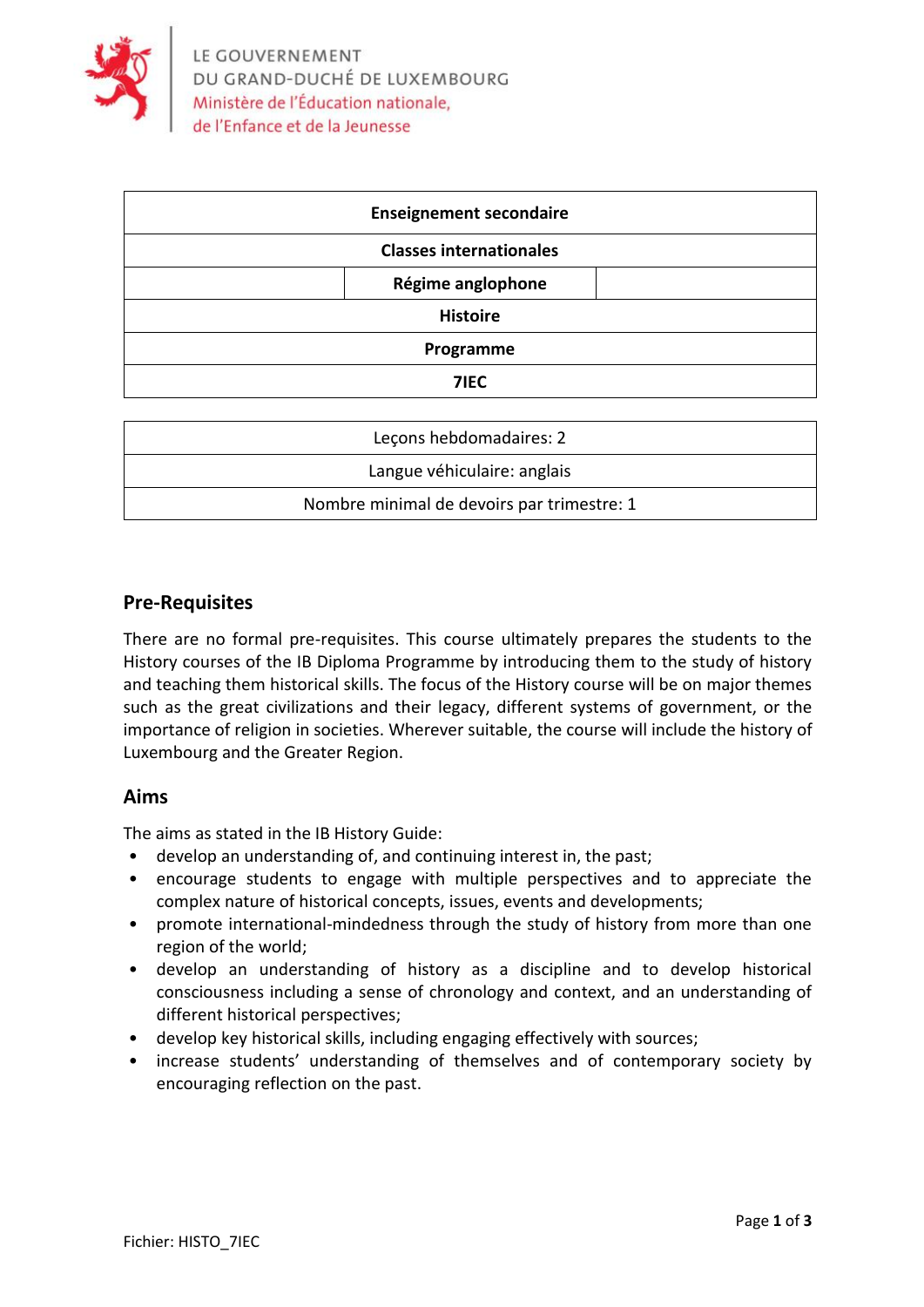

# **Course components**

## **What is History?**

Students will be introduced to:

- the guiding questions of the discipline: what are the topics studied in History? How do we know about the past?
- skills-based historical analysis by looking at various source materials and recognizing the differences between primary and secondary sources, and examining bias;
- the notion of calendars and calculation of time and the study of History in terms of different periods;
- the importance of mapping the world and the analysis of historical maps. Students will see the interactions between people and their environment that led to the beginnings of civilization.

## **The Great Civilisations**

What makes a great civilisation? Students will investigate how civilisations were formed, how they functioned, and how they compared to each other. The Fertile Crescent and Ancient Egypt are areas of the world/civilisations that are studied in this section.

#### **Ancient Greece**

Students will examine how this civilisation evolved. They will investigate the differences between the Greek and the modern forms of democracy, and how various factors, such as the landscape contributed to the creation of different Greek Poleis (city-states). Despite unifying factors, such as religion and language, a politically unified Greece did not exist. Both units will conclude with the study of the legacies of the great civilisations: democracy, writing, state system are examples.

## **The Roman Republic**

This unit will study the creation of Rome until the rise of the Roman Empire (The Roman Empire will be the first unit studied in the 6I). Topics of this unit are: the development of the city of Rome (architecture, infrastructure, society), the political development of the Roman Republic, the Roman Conquest.

Connections with other civilisations like Greece and Egypt are important sections of the unit since students will learn to see History as a whole and recognize that the different topics are not disconnected to each other.